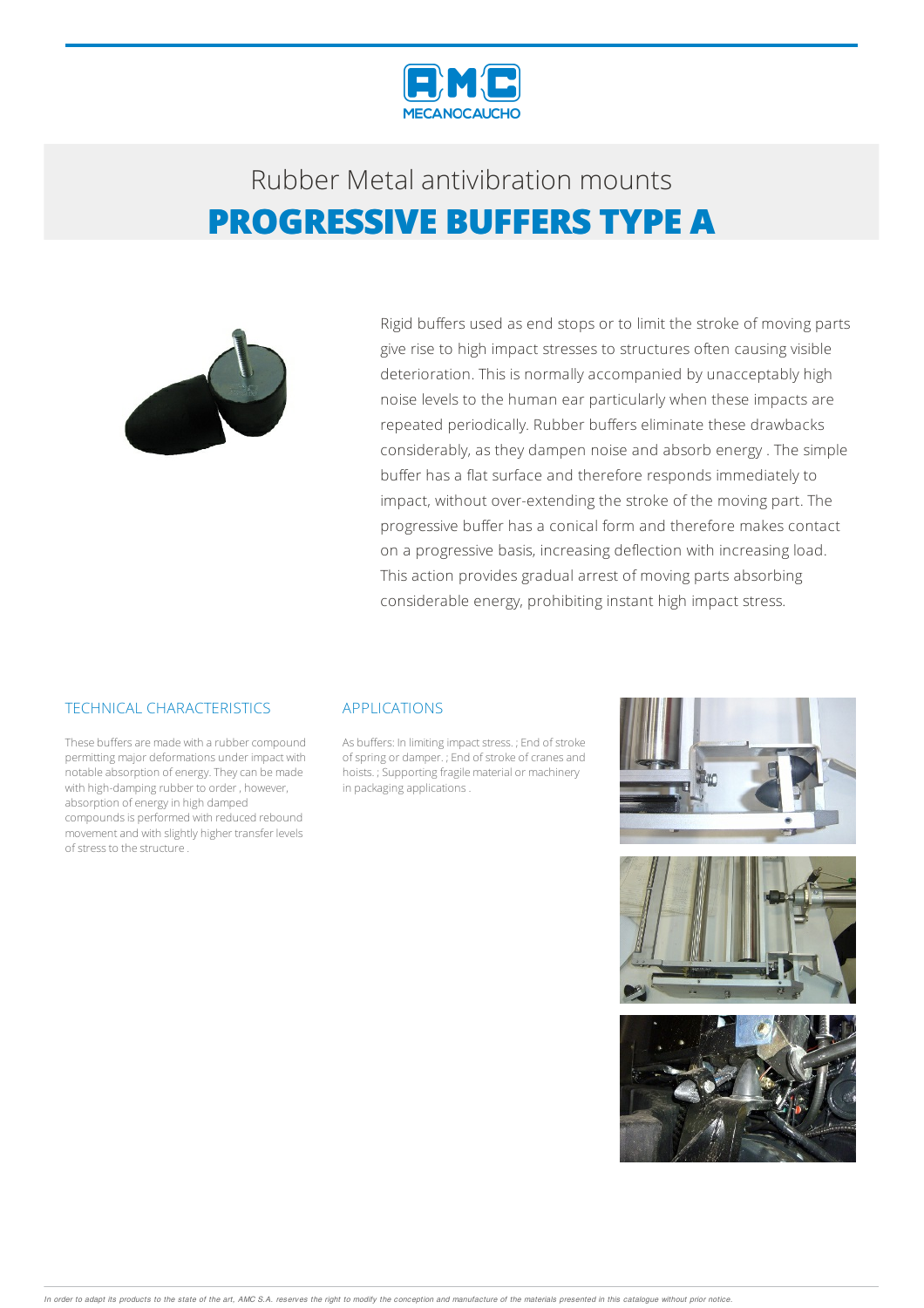

DRAWINGS



### DIMENSIONS

| <b>Type</b> | A<br>(mm.) | B<br>(mm.) | -<br>(mm.) | н<br>(mm.) | Load<br>(kg.) | <b>Energy a 1</b> m/s kg. M. | <b>Dynamic</b><br>Deflection mm. | Code   |
|-------------|------------|------------|------------|------------|---------------|------------------------------|----------------------------------|--------|
| $T-25$      | 25         | 19         | M-6        | 12         | 100           | 0,3                          | 8                                | 115024 |
| $T-25$      | 25         | 19         | $M-8$      | 20         | 100           | 0,3                          | 8                                | 115001 |
| $T-30$      | 30         | 30         | M-6        | 16         | 140           | 0,6                          | 15                               | 115002 |
| $T-40$      | 35         | 40         | $M-10$     | 25         | 180           |                              | 20                               | 113025 |
| $T-50$      | 50         | 50         | $M-8$      | 20         | 340           | $\mathbf{R}$                 | 25                               | 115003 |
| $T-50$      | 50         | 64         | $M-8$      | 35         | 370           | $\overline{4}$               | 32                               | 115004 |
| $T-50$      | 50         | 58         | $M-8$      | 20         | 400           | 3,7                          | 28                               | 115005 |
| $T-70$      | 72         | 58         | $M-12$     | 30         | 550           | 5                            | 26                               | 115006 |
| $T-95$      | 95         | 80         | M-16       | 45         | 1100          | 12                           | 37                               | 115007 |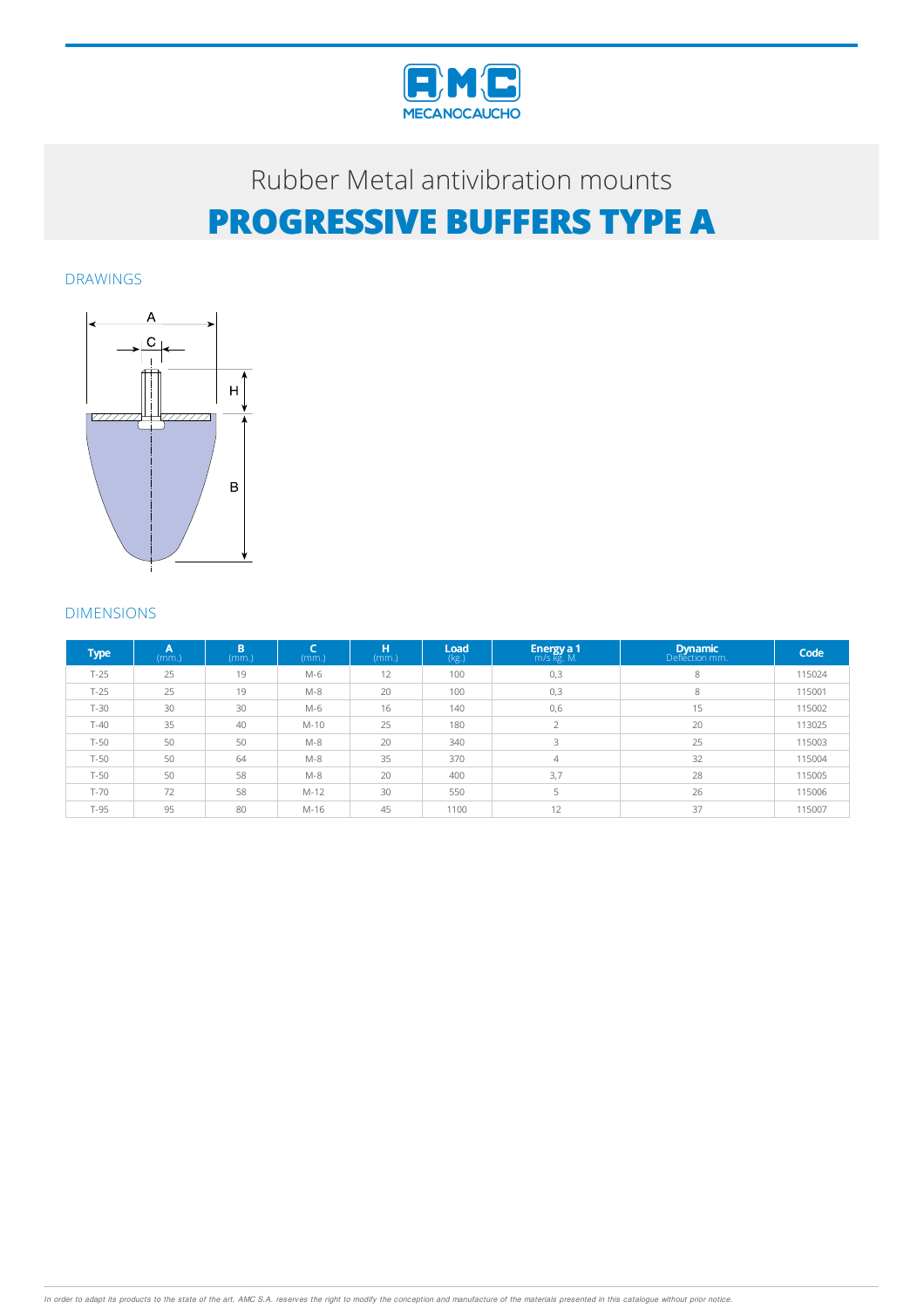

DRAWINGS



## DIMENSIONS

| <b>Type</b> | (mm.) | (mm.)     | mm.)   | н<br>(mm.) | Load<br>(kg.) | ' Energy a 1<br>m/s kg. M. | Dynamic | Code   |
|-------------|-------|-----------|--------|------------|---------------|----------------------------|---------|--------|
| $T - 85$    | 84    | $-$<br>5Z | $M-12$ | 35         | 1500          | 20                         | 20      | 116001 |
| $T - 120$   | 120   | フロ        | $M-16$ | 45         | 3000          | 34                         | 22      | 116002 |
| $T - 220$   | 220   | 137       | $M-24$ | 80         | 15000         | 250                        | 40      | 116003 |